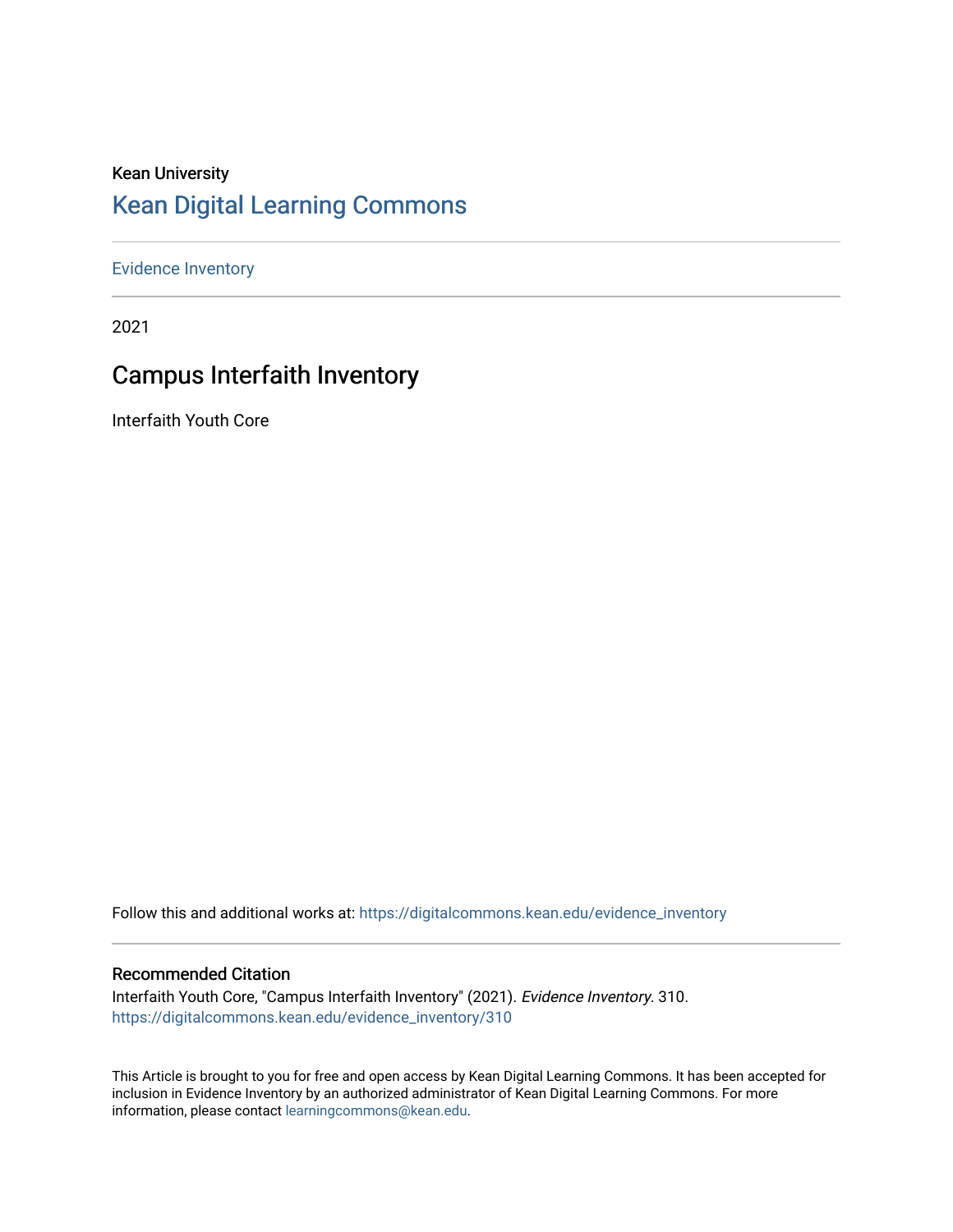### Campus Interfaith Inventory

### **Abstract**

### **Overview**

The Campus Interfaith Inventory is an institutional tool that tracks interfaith efforts across all areas of campus life, using the [Leadership Practices for Interfaith Excellence](https://www.aacu.org/liberaleducation/2015/winter-spring/patel) as a guiding framework. For each leadership practice, the Inventory asks a number of specific questions about the institution's programs and practices.

Since its 2016 launch, over 420 U.S. colleges and universities have partnered with IFYC to break ground on the Campus Interfaith Inventory. This first-of-its-kind tool enables campuses to capture how they are addressing issues of religious and worldview diversity, and contributes to a national picture of worldview identity, diversity, and engagement across Higher Education.

### Participate in the Campus Interfaith Inventory

To share vital information, get your campus recognized, and unlock exclusive new opportunities this year, fill out the form below. Any knowledgeable campus official can represent their institution, and we've designed it to be simple and straightforward, with a minimum investment of time. Within 48 hours of submitting the form you will receive a unique link taking you to your campus' Inventory. Check out our [frequently asked questions](https://www.ifyc.org/inventory/faq) or, if you're ready to get started, fill out the form below.

Keywords interfaith core

This article is available at Kean Digital Learning Commons: [https://digitalcommons.kean.edu/evidence\\_inventory/310](https://digitalcommons.kean.edu/evidence_inventory/310)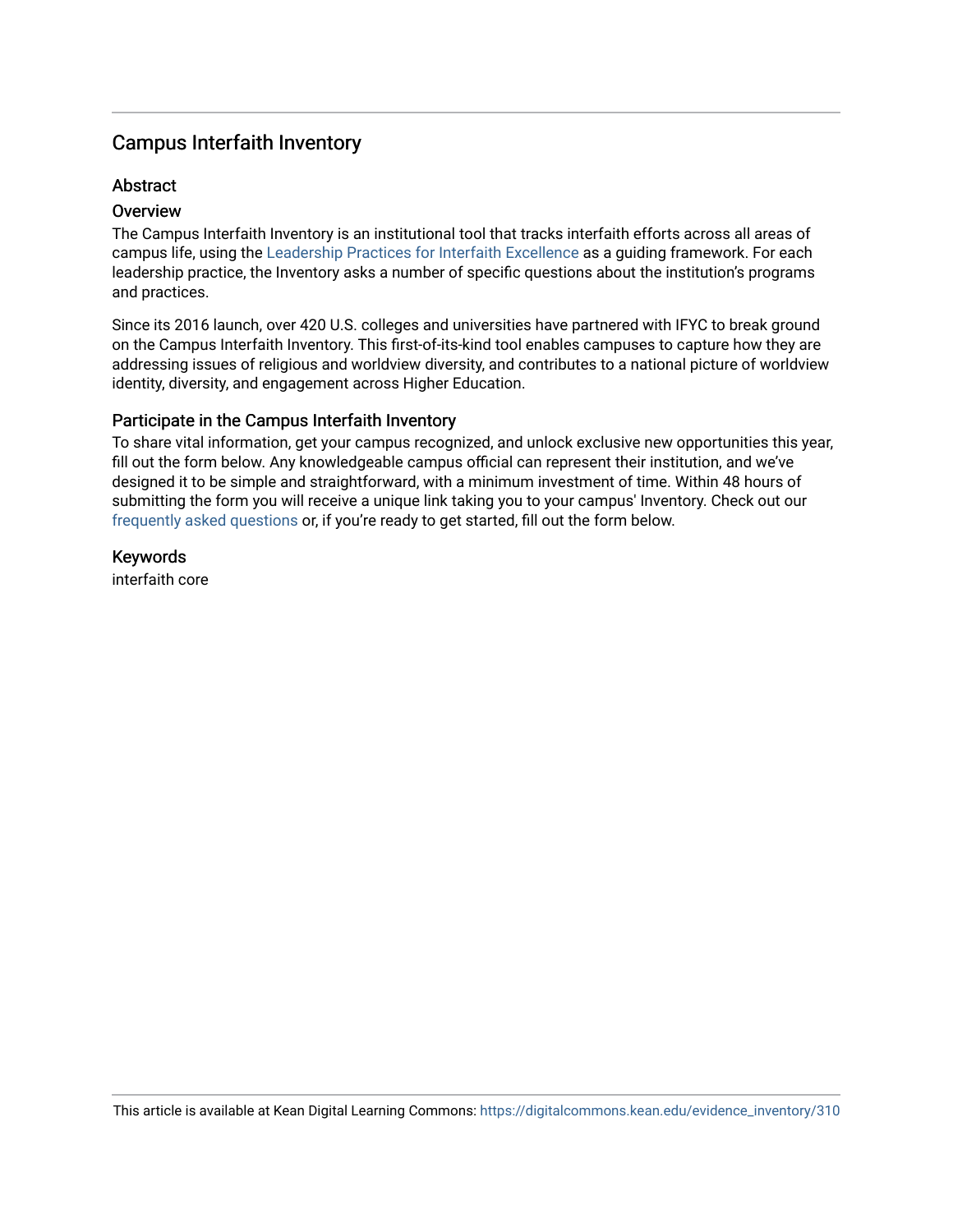



[Home](https://ifyc.org/) » Campus Interfaith Inventory

## **Inventory Resources**

[Frequently Asked Questions](#page-4-0)

[Participating Campuses](https://ifyc.org/inventory/participants)

[Full List of Questions](https://ifyc.org/sites/default/files/resources/Campus%20Interfaith%20Inventory%20%2819-20%29.pdf)

[Sample Individualized Report](https://ifyc.org/sites/default/files/SampleCII1819_0.pdf)

[2018 National Inventory Reports](https://ifyc.org/resources/inventory/2018)

[2017 National Inventory Reports](https://ifyc.org/resources/inventory/2017)

## **Overview**

The Campus Interfaith Inventory is an institutional tool that tracks interfaith efforts across all areas of campus life, using the [Leadership Practices for Interfaith Excellence](https://www.aacu.org/liberaleducation/2015/winter-spring/patel) as a guiding framework. For each leadership practice, the Inventory asks a number of specific questions about the institution's programs and practices.

Since its 2016 launch, over 420 U.S. colleges and universities have partnered with IFYC to break ground on the Campus Interfaith Inventory. This first-of-its-kind tool enables

# **Inventory Resources**

[Frequently Asked](#page-4-0) **Questions** 

[Participating Campuses](https://ifyc.org/inventory/participants)

[Full List of Questions](https://ifyc.org/sites/default/files/resources/Campus%20Interfaith%20Inventory%20%2819-20%29%20%281%29.pdf)

[2019 National Inventory](https://ifyc.org/resources/inventory/2019) Reports

[2018 National Inventory](https://ifyc.org/resources/inventory/2018) **Reports** 

[2017 National Inventory](https://ifyc.org/resources/inventory/2017) **Reports** 

# **2019 Inventory Report**

Here are some findings from the 2018 Inventory Report.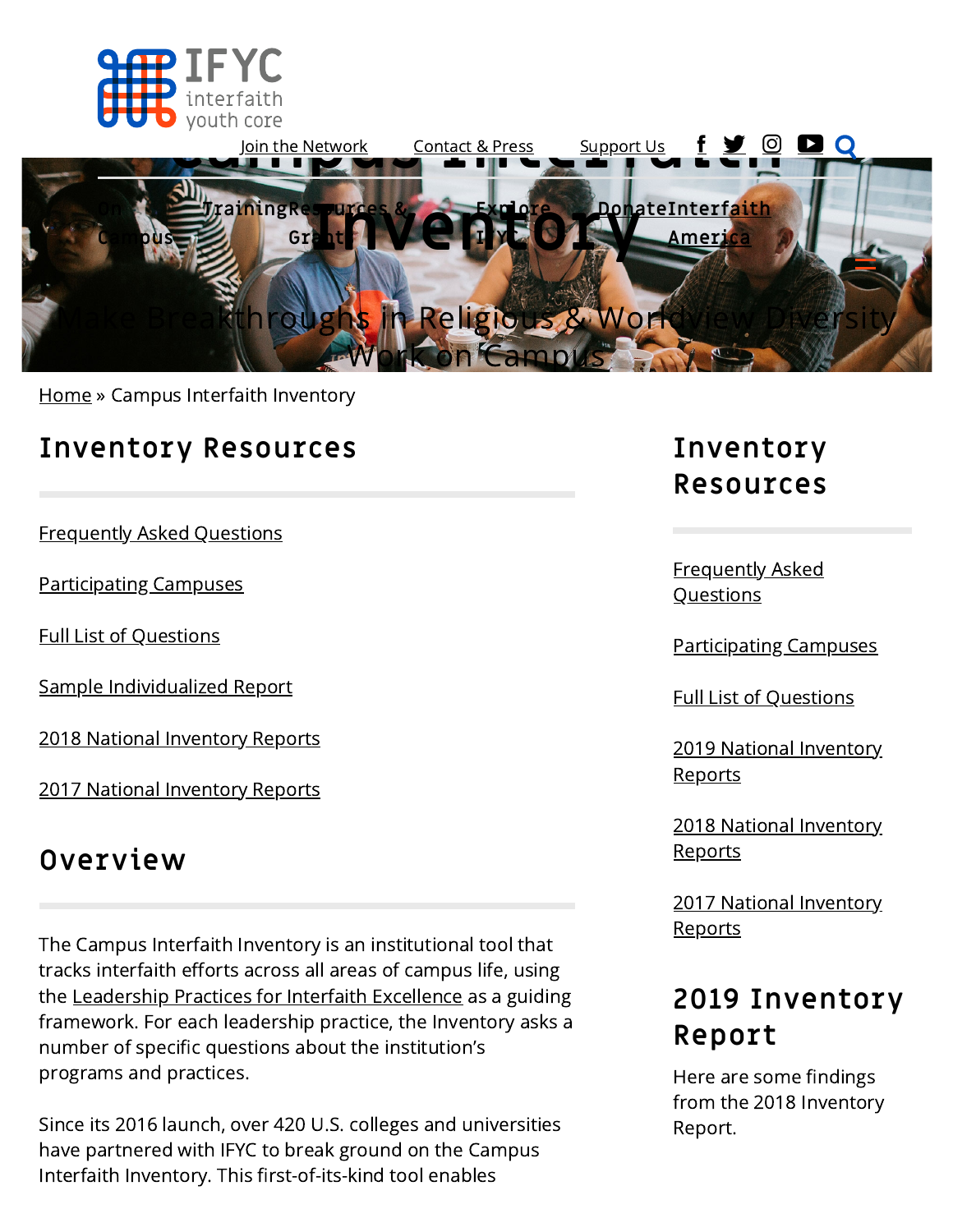campuses to capture how they are addressing issues of religious and world versity, and contributes to a nation **abiclure** of worldview identity, diversity, and engage<mark>d and a</mark>cross Higher Education.

[Join the Network](https://ifyc.org/joinus) [Contact & Press](https://ifyc.org/contact) [Support Us](https://ifyc.org/support-us)

#### **Participate in the Campus On TrainingResources & Interfaith Inventory Campus Grants Explore IFYC**

To share vital information, get your campus recognized, and unlock exclusive new opportunities this year, fill out the form below. Any knowledgeable campus official can represent their institution, and we've designed it to be simple and straightforward, with a minimum investment of time. Within 48 hours of submitting the form you will receive a unique link taking you to your campus' Inventory. Check out our [frequently asked questions](https://www.ifyc.org/inventory/faq) or, if you're ready to get started, fill out the form below.

<u>[Donate](https://ifyc.org/support-us)[Interfaith](https://ifyc.org/interfaith-america)</u><br>d'eampuses <u>Americ**a**eport having</u> an interfaith studies course!

> [download](https://ifyc.org/resources/how-senior-administrators-faculty-and-staff-foster-civic-religious-pluralism-campus) the report

# **Sign Up to Access Your Unique Link**

First Name

Last Name

Campus Position / Title

Campus Name

Email

submit